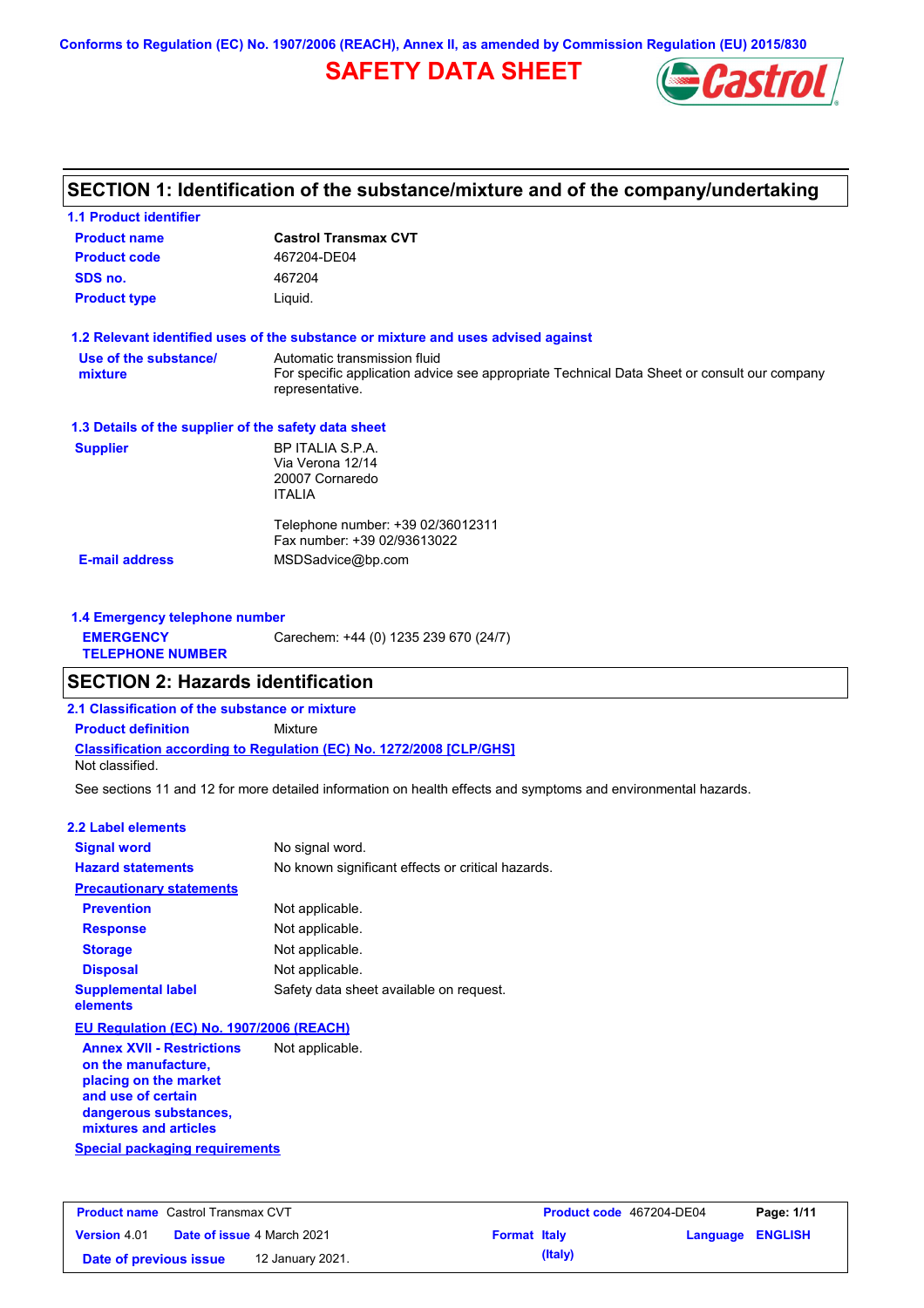## **SECTION 2: Hazards identification**

| <b>Containers to be fitted</b><br>with child-resistant<br>fastenings                                                     | Not applicable.                                                                                               |
|--------------------------------------------------------------------------------------------------------------------------|---------------------------------------------------------------------------------------------------------------|
| <b>Tactile warning of danger</b>                                                                                         | Not applicable.                                                                                               |
| 2.3 Other hazards                                                                                                        |                                                                                                               |
| <b>Results of PBT and vPvB</b><br>assessment                                                                             | Product does not meet the criteria for PBT or vPvB according to Regulation (EC) No. 1907/2006,<br>Annex XIII. |
| <b>Product meets the criteria</b><br>for PBT or vPvB according<br>to Regulation (EC) No.<br><b>1907/2006, Annex XIII</b> | This mixture does not contain any substances that are assessed to be a PBT or a vPvB.                         |
| Other hazards which do<br>not result in classification                                                                   | Defatting to the skin.                                                                                        |

### **SECTION 3: Composition/information on ingredients**

Mixture

### **3.2 Mixtures**

**Product definition**

Highly refined base oil (IP 346 DMSO extract < 3%). Proprietary performance additives.

| <b>Product/ingredient</b><br>name                                                                                                                                                                                                                                       | <b>Identifiers</b>                                                                   | $\%$        | <b>Regulation (EC) No.</b><br>1272/2008 [CLP] | <b>Type</b> |
|-------------------------------------------------------------------------------------------------------------------------------------------------------------------------------------------------------------------------------------------------------------------------|--------------------------------------------------------------------------------------|-------------|-----------------------------------------------|-------------|
| Distillates (petroleum), hydrotreated<br>light paraffinic                                                                                                                                                                                                               | REACH #: 01-2119487077-29<br>EC: 265-158-7<br>CAS: 64742-55-8<br>Index: 649-468-00-3 | $≥25 - ≤50$ | Asp. Tox. 1, H304                             | $[1]$       |
| 2-Propenoic acid, 2-methyl-, butyl<br>ester, polymer with N-[3-<br>(dimethylamino)propyl]-2-methyl-<br>2-propenamide, dodecyl 2-methyl-<br>2-propenoate, eicosyl 2-methyl-<br>2-propenoate, hexadecyl 2-methyl-<br>2-propenoate and octadecyl 2-methyl-<br>2-propenoate | CAS: 176487-46-0                                                                     | ~10         | Eye Irrit. 2, H319                            | $[1]$       |
| Lubricating oils (petroleum), C15-30,<br>hydrotreated neutral oil-based                                                                                                                                                                                                 | REACH #: 01-2119474878-16<br>EC: 276-737-9<br>CAS: 72623-86-0<br>Index: 649-482-00-X | ב≥          | Asp. Tox. 1, H304                             | $[1]$       |

**See Section 16 for the full text of the H statements declared above.**

### **Type**

[1] Substance classified with a health or environmental hazard

[2] Substance with a workplace exposure limit

[3] Substance meets the criteria for PBT according to Regulation (EC) No. 1907/2006, Annex XIII

[4] Substance meets the criteria for vPvB according to Regulation (EC) No. 1907/2006, Annex XIII

[5] Substance of equivalent concern

[6] Additional disclosure due to company policy

Occupational exposure limits, if available, are listed in Section 8.

### **SECTION 4: First aid measures**

| Eye contact         | In case of contact, immediately flush eyes with plenty of water for at least 15 minutes. Eyelids<br>should be held away from the eyeball to ensure thorough rinsing. Check for and remove any<br>contact lenses. Get medical attention.             |
|---------------------|-----------------------------------------------------------------------------------------------------------------------------------------------------------------------------------------------------------------------------------------------------|
| <b>Skin contact</b> | Wash skin thoroughly with soap and water or use recognised skin cleanser. Remove<br>contaminated clothing and shoes. Wash clothing before reuse. Clean shoes thoroughly before<br>reuse. Get medical attention if irritation develops.              |
| <b>Inhalation</b>   | If inhaled, remove to fresh air. In case of inhalation of decomposition products in a fire,<br>symptoms may be delayed. The exposed person may need to be kept under medical<br>surveillance for 48 hours. Get medical attention if symptoms occur. |
| Ingestion           | Do not induce vomiting unless directed to do so by medical personnel. Get medical attention if<br>symptoms occur.                                                                                                                                   |

| <b>Product name</b> Castrol Transmax CVT |  |                                   | <b>Product code</b> 467204-DE04 |         | Page: 2/11              |  |
|------------------------------------------|--|-----------------------------------|---------------------------------|---------|-------------------------|--|
| <b>Version</b> 4.01                      |  | <b>Date of issue 4 March 2021</b> | <b>Format Italy</b>             |         | <b>Language ENGLISH</b> |  |
| Date of previous issue                   |  | 12 January 2021.                  |                                 | (Italy) |                         |  |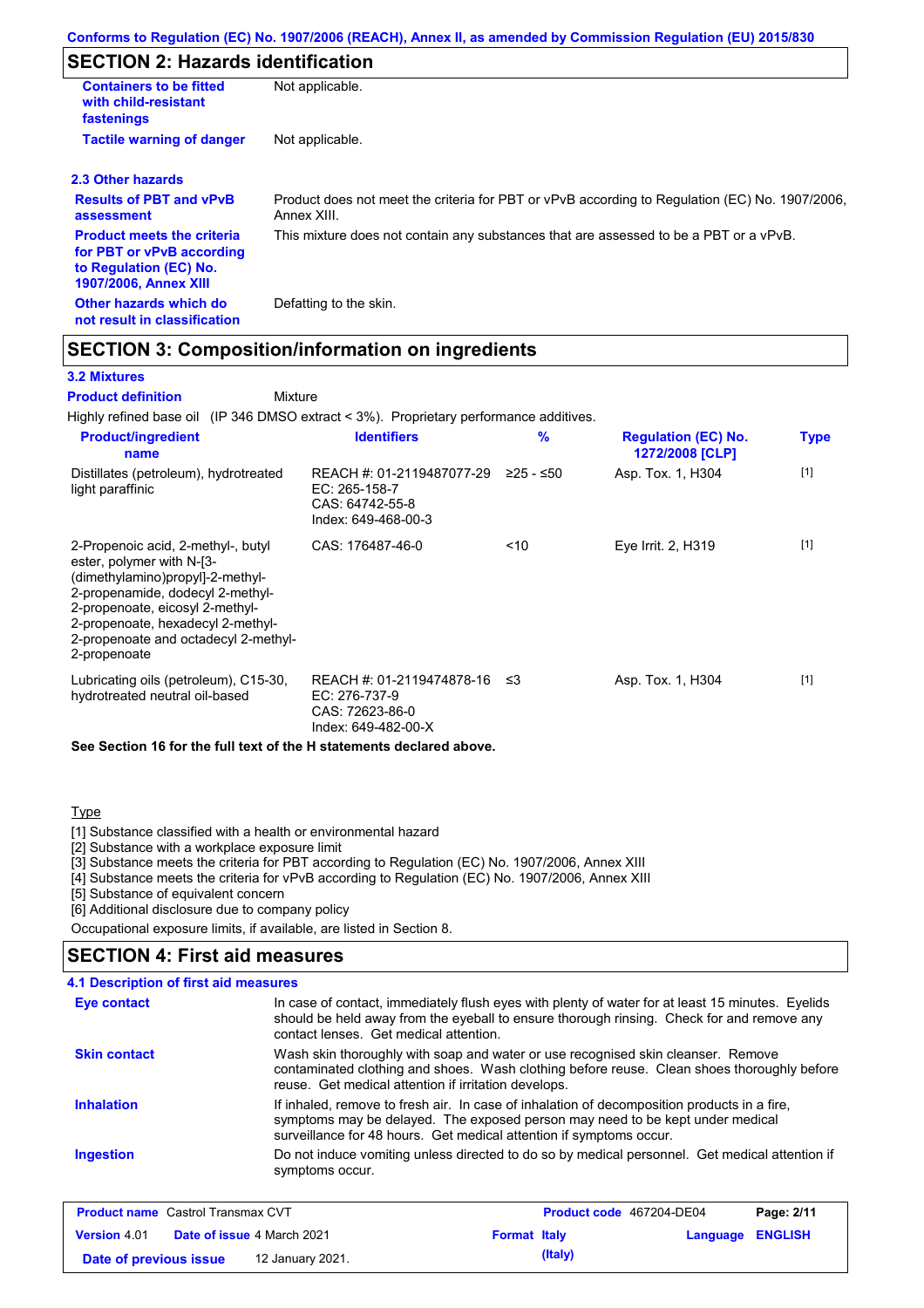| <b>SECTION 4: First aid measures</b>                      |                                                                                                                                                                                                                                                             |
|-----------------------------------------------------------|-------------------------------------------------------------------------------------------------------------------------------------------------------------------------------------------------------------------------------------------------------------|
| <b>Protection of first-aiders</b>                         | No action shall be taken involving any personal risk or without suitable training. It may be<br>dangerous to the person providing aid to give mouth-to-mouth resuscitation.                                                                                 |
|                                                           | 4.2 Most important symptoms and effects, both acute and delayed                                                                                                                                                                                             |
|                                                           | See Section 11 for more detailed information on health effects and symptoms.                                                                                                                                                                                |
| <b>Potential acute health effects</b>                     |                                                                                                                                                                                                                                                             |
| <b>Inhalation</b>                                         | Exposure to decomposition products may cause a health hazard. Serious effects may be<br>delayed following exposure.                                                                                                                                         |
| <b>Ingestion</b>                                          | No known significant effects or critical hazards.                                                                                                                                                                                                           |
| <b>Skin contact</b>                                       | Defatting to the skin. May cause skin dryness and irritation.                                                                                                                                                                                               |
| <b>Eye contact</b>                                        | No known significant effects or critical hazards.                                                                                                                                                                                                           |
|                                                           | Delayed and immediate effects as well as chronic effects from short and long-term exposure                                                                                                                                                                  |
| <b>Inhalation</b>                                         | Overexposure to the inhalation of airborne droplets or aerosols may cause irritation of the<br>respiratory tract.                                                                                                                                           |
| <b>Ingestion</b>                                          | Ingestion of large quantities may cause nausea and diarrhoea.                                                                                                                                                                                               |
| <b>Skin contact</b>                                       | Prolonged or repeated contact can defat the skin and lead to irritation and/or dermatitis.                                                                                                                                                                  |
| <b>Eye contact</b>                                        | Potential risk of transient stinging or redness if accidental eye contact occurs.                                                                                                                                                                           |
| <b>Notes to physician</b>                                 | Treatment should in general be symptomatic and directed to relieving any effects.<br>In case of inhalation of decomposition products in a fire, symptoms may be delayed.<br>The exposed person may need to be kept under medical surveillance for 48 hours. |
| <b>SECTION 5: Firefighting measures</b>                   |                                                                                                                                                                                                                                                             |
| 5.1 Extinguishing media                                   |                                                                                                                                                                                                                                                             |
| <b>Suitable extinguishing</b><br>media                    | In case of fire, use foam, dry chemical or carbon dioxide extinguisher or spray.                                                                                                                                                                            |
| <b>Unsuitable extinguishing</b><br>media                  | Do not use water jet. The use of a water jet may cause the fire to spread by splashing the<br>burning product.                                                                                                                                              |
| 5.2 Special hazards arising from the substance or mixture |                                                                                                                                                                                                                                                             |
| <b>Hazards from the</b><br>substance or mixture           | In a fire or if heated, a pressure increase will occur and the container may burst.                                                                                                                                                                         |
| <b>Hazardous combustion</b><br>products                   | Combustion products may include the following:<br>carbon oxides (CO, CO <sub>2</sub> ) (carbon monoxide, carbon dioxide)<br>nitrogen oxides (NO, $NO2$ etc.)                                                                                                |
| <b>5.3 Advice for firefighters</b>                        |                                                                                                                                                                                                                                                             |
| <b>Special precautions for</b><br>fire-fighters           | No action shall be taken involving any personal risk or without suitable training. Promptly<br>isolate the scene by removing all persons from the vicinity of the incident if there is a fire.                                                              |
| <b>Special protective</b><br>equipment for fire-fighters  | Fire-fighters should wear appropriate protective equipment and self-contained breathing<br>apparatus (SCBA) with a full face-piece operated in positive pressure mode. Clothing for fire-                                                                   |

# **SECTION 6: Accidental release measures**

|                                         | 6.1 Personal precautions, protective equipment and emergency procedures                                                                                                                                                                                                                                                                                                              |
|-----------------------------------------|--------------------------------------------------------------------------------------------------------------------------------------------------------------------------------------------------------------------------------------------------------------------------------------------------------------------------------------------------------------------------------------|
| For non-emergency<br>personnel          | No action shall be taken involving any personal risk or without suitable training. Evacuate<br>surrounding areas. Keep unnecessary and unprotected personnel from entering. Do not touch<br>or walk through spilt material. Floors may be slippery; use care to avoid falling. Put on<br>appropriate personal protective equipment.                                                  |
| For emergency responders                | Entry into a confined space or poorly ventilated area contaminated with vapour, mist or fume is<br>extremely hazardous without the correct respiratory protective equipment and a safe system of<br>work. Wear self-contained breathing apparatus. Wear a suitable chemical protective suit.<br>Chemical resistant boots. See also the information in "For non-emergency personnel". |
| <b>6.2 Environmental</b><br>precautions | Avoid dispersal of spilt material and runoff and contact with soil, waterways, drains and sewers.<br>Inform the relevant authorities if the product has caused environmental pollution (sewers,<br>waterways, soil or air).                                                                                                                                                          |

469 will provide a basic level of protection for chemical incidents.

fighters (including helmets, protective boots and gloves) conforming to European standard EN

| 6.3 Methods and material for containment and cleaning up |  |
|----------------------------------------------------------|--|
|----------------------------------------------------------|--|

| <b>Product name</b> Castrol Transmax CVT |                                   |                  | <b>Product code</b> 467204-DE04 | Page: 3/11 |                         |  |
|------------------------------------------|-----------------------------------|------------------|---------------------------------|------------|-------------------------|--|
| <b>Version 4.01</b>                      | <b>Date of issue 4 March 2021</b> |                  | <b>Format Italy</b>             |            | <b>Language ENGLISH</b> |  |
| Date of previous issue                   |                                   | 12 January 2021. |                                 | (Italy)    |                         |  |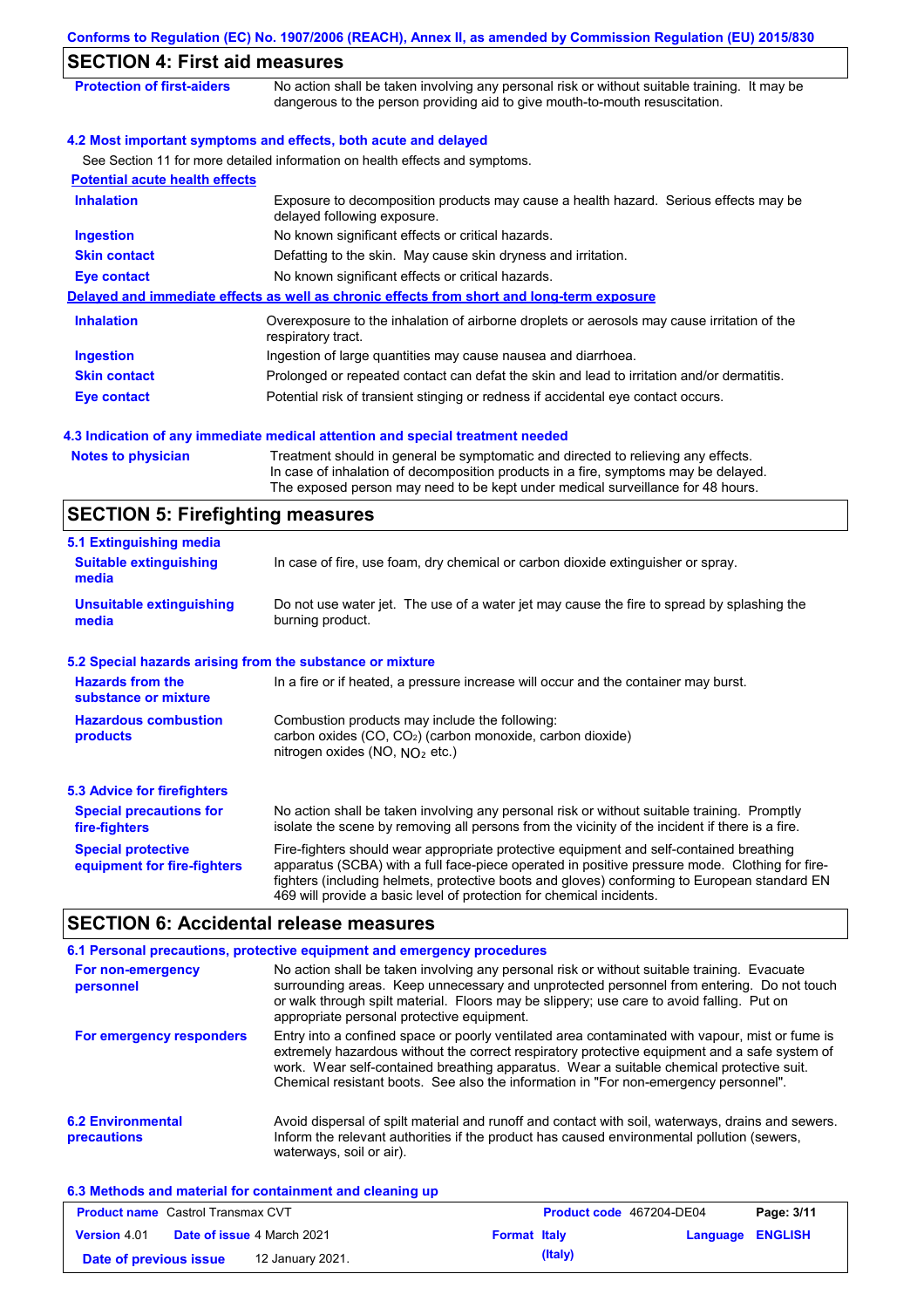# **SECTION 6: Accidental release measures**

| <b>Small spill</b>                        | Stop leak if without risk. Move containers from spill area. Absorb with an inert material and<br>place in an appropriate waste disposal container. Dispose of via a licensed waste disposal<br>contractor.                                                                                                                                                                                     |
|-------------------------------------------|------------------------------------------------------------------------------------------------------------------------------------------------------------------------------------------------------------------------------------------------------------------------------------------------------------------------------------------------------------------------------------------------|
| <b>Large spill</b>                        | Stop leak if without risk. Move containers from spill area. Prevent entry into sewers, water<br>courses, basements or confined areas. Contain and collect spillage with non-combustible,<br>absorbent material e.g. sand, earth, vermiculite or diatomaceous earth and place in container<br>for disposal according to local regulations. Dispose of via a licensed waste disposal contractor. |
| 6.4 Reference to other<br><b>sections</b> | See Section 1 for emergency contact information.<br>See Section 5 for firefighting measures.<br>See Section 8 for information on appropriate personal protective equipment.<br>See Section 12 for environmental precautions.<br>See Section 13 for additional waste treatment information.                                                                                                     |

# **SECTION 7: Handling and storage**

| 7.1 Precautions for safe handling                                                    |                                                                                                                                                                                                                                                                                                                                                                                                                                                                                          |  |  |  |  |
|--------------------------------------------------------------------------------------|------------------------------------------------------------------------------------------------------------------------------------------------------------------------------------------------------------------------------------------------------------------------------------------------------------------------------------------------------------------------------------------------------------------------------------------------------------------------------------------|--|--|--|--|
| <b>Protective measures</b><br>Put on appropriate personal protective equipment.      |                                                                                                                                                                                                                                                                                                                                                                                                                                                                                          |  |  |  |  |
| <b>Advice on general</b><br>occupational hygiene                                     | Eating, drinking and smoking should be prohibited in areas where this material is handled.<br>stored and processed. Wash thoroughly after handling. Remove contaminated clothing and<br>protective equipment before entering eating areas. See also Section 8 for additional<br>information on hygiene measures.                                                                                                                                                                         |  |  |  |  |
| <b>7.2 Conditions for safe</b><br>storage, including any<br><i>incompatibilities</i> | Store in accordance with local requiations. Store in a dry, cool and well-ventilated area, away<br>from incompatible materials (see Section 10). Keep away from heat and direct sunlight. Keep<br>container tightly closed and sealed until ready for use. Containers that have been opened must<br>be carefully resealed and kept upright to prevent leakage. Store and use only in equipment/<br>containers designed for use with this product. Do not store in unlabelled containers. |  |  |  |  |
| <b>Not suitable</b>                                                                  | Prolonged exposure to elevated temperature.                                                                                                                                                                                                                                                                                                                                                                                                                                              |  |  |  |  |
| 7.3 Specific end use(s)                                                              |                                                                                                                                                                                                                                                                                                                                                                                                                                                                                          |  |  |  |  |
| <b>Recommendations</b>                                                               | See section 1.2 and Exposure scenarios in annex, if applicable.                                                                                                                                                                                                                                                                                                                                                                                                                          |  |  |  |  |

### **SECTION 8: Exposure controls/personal protection**

#### **8.1 Control parameters**

#### **Occupational exposure limits**

Whilst specific OELs for certain components may be shown in this section, other components may be present in any mist, vapour or dust produced. Therefore, the specific OELs may not be applicable to the product as a whole and are provided for guidance only.

| <b>Recommended monitoring</b><br>procedures | If this product contains ingredients with exposure limits, personal, workplace atmosphere or<br>biological monitoring may be required to determine the effectiveness of the ventilation or other<br>control measures and/or the necessity to use respiratory protective equipment. Reference<br>should be made to monitoring standards, such as the following: European Standard EN 689<br>(Workplace atmospheres - Guidance for the assessment of exposure by inhalation to chemical<br>agents for comparison with limit values and measurement strategy) European Standard EN<br>14042 (Workplace atmospheres - Guide for the application and use of procedures for the<br>assessment of exposure to chemical and biological agents) European Standard EN 482<br>(Workplace atmospheres - General requirements for the performance of procedures for the<br>measurement of chemical agents) Reference to national quidance documents for methods for<br>the determination of hazardous substances will also be required. |
|---------------------------------------------|----------------------------------------------------------------------------------------------------------------------------------------------------------------------------------------------------------------------------------------------------------------------------------------------------------------------------------------------------------------------------------------------------------------------------------------------------------------------------------------------------------------------------------------------------------------------------------------------------------------------------------------------------------------------------------------------------------------------------------------------------------------------------------------------------------------------------------------------------------------------------------------------------------------------------------------------------------------------------------------------------------------------------|
| <b>Derived No Effect Level</b>              |                                                                                                                                                                                                                                                                                                                                                                                                                                                                                                                                                                                                                                                                                                                                                                                                                                                                                                                                                                                                                            |
| No DNELs/DMELs available.                   |                                                                                                                                                                                                                                                                                                                                                                                                                                                                                                                                                                                                                                                                                                                                                                                                                                                                                                                                                                                                                            |
|                                             |                                                                                                                                                                                                                                                                                                                                                                                                                                                                                                                                                                                                                                                                                                                                                                                                                                                                                                                                                                                                                            |

#### **Predicted No Effect Concentration**

No PNECs available

#### **8.2 Exposure controls**

| <b>Appropriate engineering</b><br><b>controls</b> | Provide exhaust ventilation or other engineering controls to keep the relevant airborne<br>concentrations below their respective occupational exposure limits.<br>All activities involving chemicals should be assessed for their risks to health, to ensure<br>exposures are adequately controlled. Personal protective equipment should only be considered<br>after other forms of control measures (e.g. engineering controls) have been suitably evaluated.<br>Personal protective equipment should conform to appropriate standards, be suitable for use, be<br>kept in good condition and properly maintained.<br>Your supplier of personal protective equipment should be consulted for advice on selection and<br>appropriate standards. For further information contact your national organisation for standards. |
|---------------------------------------------------|----------------------------------------------------------------------------------------------------------------------------------------------------------------------------------------------------------------------------------------------------------------------------------------------------------------------------------------------------------------------------------------------------------------------------------------------------------------------------------------------------------------------------------------------------------------------------------------------------------------------------------------------------------------------------------------------------------------------------------------------------------------------------------------------------------------------------|
|---------------------------------------------------|----------------------------------------------------------------------------------------------------------------------------------------------------------------------------------------------------------------------------------------------------------------------------------------------------------------------------------------------------------------------------------------------------------------------------------------------------------------------------------------------------------------------------------------------------------------------------------------------------------------------------------------------------------------------------------------------------------------------------------------------------------------------------------------------------------------------------|

| <b>Product name</b> Castrol Transmax CVT |  |                                   | Product code 467204-DE04 |         | Page: 4/11       |  |
|------------------------------------------|--|-----------------------------------|--------------------------|---------|------------------|--|
| <b>Version 4.01</b>                      |  | <b>Date of issue 4 March 2021</b> | <b>Format Italy</b>      |         | Language ENGLISH |  |
| Date of previous issue                   |  | 12 January 2021.                  |                          | (Italy) |                  |  |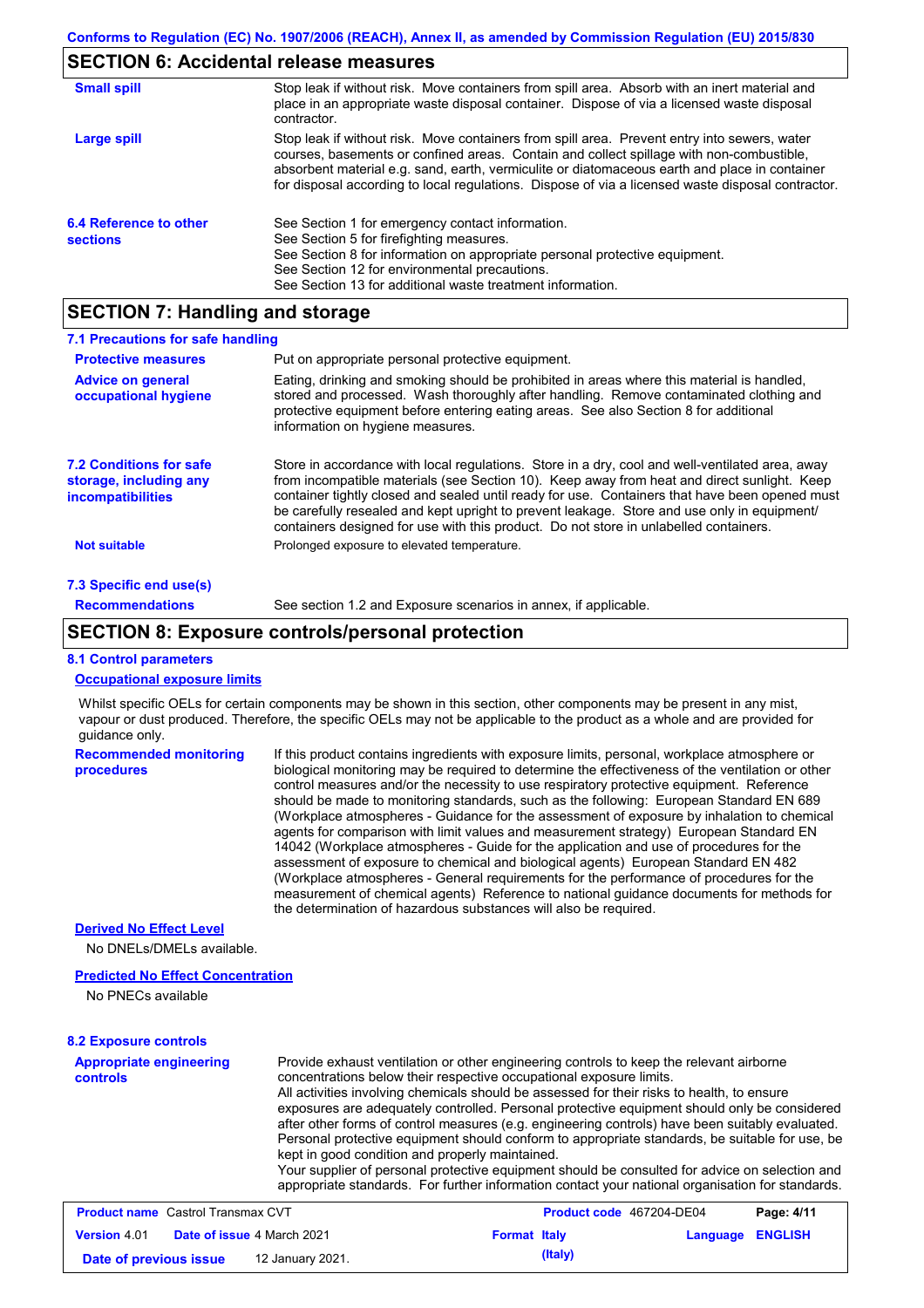# **SECTION 8: Exposure controls/personal protection**

The final choice of protective equipment will depend upon a risk assessment. It is important to ensure that all items of personal protective equipment are compatible.

| <b>Individual protection measures</b> |                                                                                                                                                                                                                                                                                                                                                                                                                                                                                                                                                                                                                                                   |
|---------------------------------------|---------------------------------------------------------------------------------------------------------------------------------------------------------------------------------------------------------------------------------------------------------------------------------------------------------------------------------------------------------------------------------------------------------------------------------------------------------------------------------------------------------------------------------------------------------------------------------------------------------------------------------------------------|
| <b>Hygiene measures</b>               | Wash hands, forearms and face thoroughly after handling chemical products, before eating,<br>smoking and using the lavatory and at the end of the working period. Ensure that eyewash<br>stations and safety showers are close to the workstation location.                                                                                                                                                                                                                                                                                                                                                                                       |
| <b>Respiratory protection</b>         | In case of insufficient ventilation, wear suitable respiratory equipment.<br>The correct choice of respiratory protection depends upon the chemicals being handled, the<br>conditions of work and use, and the condition of the respiratory equipment. Safety procedures<br>should be developed for each intended application. Respiratory protection equipment should<br>therefore be chosen in consultation with the supplier/manufacturer and with a full assessment<br>of the working conditions.                                                                                                                                             |
| <b>Eye/face protection</b>            | Safety glasses with side shields.                                                                                                                                                                                                                                                                                                                                                                                                                                                                                                                                                                                                                 |
| <b>Skin protection</b>                |                                                                                                                                                                                                                                                                                                                                                                                                                                                                                                                                                                                                                                                   |
| <b>Hand protection</b>                | <b>General Information:</b>                                                                                                                                                                                                                                                                                                                                                                                                                                                                                                                                                                                                                       |
|                                       | Because specific work environments and material handling practices vary, safety procedures<br>should be developed for each intended application. The correct choice of protective gloves<br>depends upon the chemicals being handled, and the conditions of work and use. Most gloves<br>provide protection for only a limited time before they must be discarded and replaced (even the<br>best chemically resistant gloves will break down after repeated chemical exposures).                                                                                                                                                                  |
|                                       | Gloves should be chosen in consultation with the supplier / manufacturer and taking account of<br>a full assessment of the working conditions.                                                                                                                                                                                                                                                                                                                                                                                                                                                                                                    |
|                                       | Recommended: Nitrile gloves.<br><b>Breakthrough time:</b>                                                                                                                                                                                                                                                                                                                                                                                                                                                                                                                                                                                         |
|                                       | Breakthrough time data are generated by glove manufacturers under laboratory test conditions<br>and represent how long a glove can be expected to provide effective permeation resistance. It<br>is important when following breakthrough time recommendations that actual workplace<br>conditions are taken into account. Always consult with your glove supplier for up-to-date<br>technical information on breakthrough times for the recommended glove type.<br>Our recommendations on the selection of gloves are as follows:                                                                                                                |
|                                       | Continuous contact:                                                                                                                                                                                                                                                                                                                                                                                                                                                                                                                                                                                                                               |
|                                       | Gloves with a minimum breakthrough time of 240 minutes, or >480 minutes if suitable gloves<br>can be obtained.<br>If suitable gloves are not available to offer that level of protection, gloves with shorter<br>breakthrough times may be acceptable as long as appropriate glove maintenance and<br>replacement regimes are determined and adhered to.                                                                                                                                                                                                                                                                                          |
|                                       | Short-term / splash protection:                                                                                                                                                                                                                                                                                                                                                                                                                                                                                                                                                                                                                   |
|                                       | Recommended breakthrough times as above.<br>It is recognised that for short-term, transient exposures, gloves with shorter breakthrough times<br>may commonly be used. Therefore, appropriate maintenance and replacement regimes must<br>be determined and rigorously followed.                                                                                                                                                                                                                                                                                                                                                                  |
|                                       | <b>Glove Thickness:</b>                                                                                                                                                                                                                                                                                                                                                                                                                                                                                                                                                                                                                           |
|                                       | For general applications, we recommend gloves with a thickness typically greater than 0.35 mm.                                                                                                                                                                                                                                                                                                                                                                                                                                                                                                                                                    |
|                                       | It should be emphasised that glove thickness is not necessarily a good predictor of glove<br>resistance to a specific chemical, as the permeation efficiency of the glove will be dependent<br>on the exact composition of the glove material. Therefore, glove selection should also be based<br>on consideration of the task requirements and knowledge of breakthrough times.<br>Glove thickness may also vary depending on the glove manufacturer, the glove type and the<br>glove model. Therefore, the manufacturers' technical data should always be taken into account<br>to ensure selection of the most appropriate glove for the task. |
|                                       | Note: Depending on the activity being conducted, gloves of varying thickness may be required<br>for specific tasks. For example:                                                                                                                                                                                                                                                                                                                                                                                                                                                                                                                  |
|                                       | • Thinner gloves (down to 0.1 mm or less) may be required where a high degree of manual<br>dexterity is needed. However, these gloves are only likely to give short duration protection and<br>would normally be just for single use applications, then disposed of.                                                                                                                                                                                                                                                                                                                                                                              |
|                                       | • Thicker gloves (up to 3 mm or more) may be required where there is a mechanical (as well                                                                                                                                                                                                                                                                                                                                                                                                                                                                                                                                                        |

| <b>Product name</b> Castrol Transmax CVT |  | Product code 467204-DE04          |                     | Page: 5/11 |                         |  |
|------------------------------------------|--|-----------------------------------|---------------------|------------|-------------------------|--|
| <b>Version 4.01</b>                      |  | <b>Date of issue 4 March 2021</b> | <b>Format Italy</b> |            | <b>Language ENGLISH</b> |  |
| Date of previous issue                   |  | 12 January 2021.                  |                     | (Italy)    |                         |  |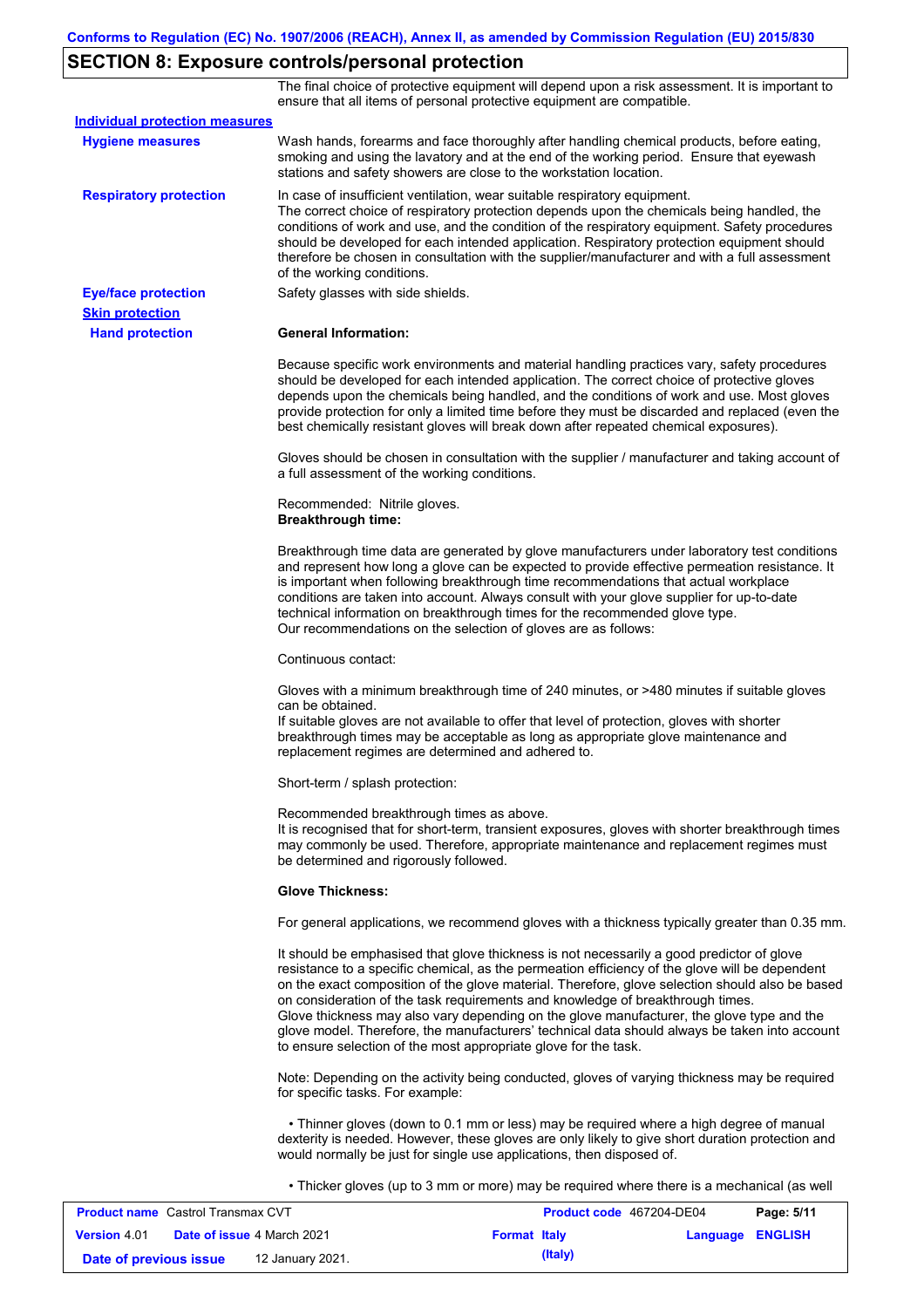# **SECTION 8: Exposure controls/personal protection**

as a chemical) risk i.e. where there is abrasion or puncture potential.

| <b>Skin and body</b>                             | Use of protective clothing is good industrial practice.<br>Personal protective equipment for the body should be selected based on the task being<br>performed and the risks involved and should be approved by a specialist before handling this<br>product.<br>Cotton or polyester/cotton overalls will only provide protection against light superficial<br>contamination that will not soak through to the skin. Overalls should be laundered on a regular<br>basis. When the risk of skin exposure is high (e.g. when cleaning up spillages or if there is a<br>risk of splashing) then chemical resistant aprons and/or impervious chemical suits and boots<br>will be required. |
|--------------------------------------------------|---------------------------------------------------------------------------------------------------------------------------------------------------------------------------------------------------------------------------------------------------------------------------------------------------------------------------------------------------------------------------------------------------------------------------------------------------------------------------------------------------------------------------------------------------------------------------------------------------------------------------------------------------------------------------------------|
| <b>Refer to standards:</b>                       | Respiratory protection: EN 529<br>Gloves: EN 420, EN 374<br>Eye protection: EN 166<br>Filtering half-mask: EN 149<br>Filtering half-mask with valve: EN 405<br>Half-mask: EN 140 plus filter<br>Full-face mask: EN 136 plus filter<br>Particulate filters: EN 143<br>Gas/combined filters: EN 14387                                                                                                                                                                                                                                                                                                                                                                                   |
| <b>Environmental exposure</b><br><b>controls</b> | Emissions from ventilation or work process equipment should be checked to ensure they<br>comply with the requirements of environmental protection legislation. In some cases, fume<br>scrubbers, filters or engineering modifications to the process equipment will be necessary to<br>reduce emissions to acceptable levels.                                                                                                                                                                                                                                                                                                                                                         |

## **SECTION 9: Physical and chemical properties**

**9.1 Information on basic physical and chemical properties**

| <b>Appearance</b>                                      |                                                                                                                                           |
|--------------------------------------------------------|-------------------------------------------------------------------------------------------------------------------------------------------|
| <b>Physical state</b>                                  | Liguid.                                                                                                                                   |
| <b>Colour</b>                                          | Red.                                                                                                                                      |
| <b>Odour</b>                                           | Not available.                                                                                                                            |
| <b>Odour threshold</b>                                 | Not available.                                                                                                                            |
| pH                                                     | Not applicable.                                                                                                                           |
| <b>Melting point/freezing point</b>                    | Not available.                                                                                                                            |
| Initial boiling point and boiling<br>range             | Not available.                                                                                                                            |
| <b>Pour point</b>                                      | $-45 °C$                                                                                                                                  |
| <b>Flash point</b>                                     | Open cup: >160°C (>320°F) [Cleveland.]                                                                                                    |
| <b>Evaporation rate</b>                                | Not available.                                                                                                                            |
| <b>Flammability (solid, gas)</b>                       | Not available.                                                                                                                            |
| <b>Upper/lower flammability or</b><br>explosive limits | Not available.                                                                                                                            |
| <b>Vapour pressure</b>                                 | Not available.                                                                                                                            |
| <b>Vapour density</b>                                  | Not available.                                                                                                                            |
| <b>Relative density</b>                                | Not available.                                                                                                                            |
| <b>Density</b>                                         | <1000 kg/m <sup>3</sup> (<1 g/cm <sup>3</sup> ) at 15 <sup>°</sup> C                                                                      |
| <b>Solubility(ies)</b>                                 | insoluble in water.                                                                                                                       |
| <b>Partition coefficient: n-octanol/</b><br>water      | Not available.                                                                                                                            |
| <b>Auto-ignition temperature</b>                       | Not available.                                                                                                                            |
| <b>Decomposition temperature</b>                       | Not available.                                                                                                                            |
| <b>Viscosity</b>                                       | Kinematic: $33.81$ mm <sup>2</sup> /s $(33.81 \text{ cSt})$ at $40^{\circ}$ C<br>Kinematic: 7.146 mm <sup>2</sup> /s (7.146 cSt) at 100°C |
| <b>Explosive properties</b>                            | Not available.                                                                                                                            |
| <b>Oxidising properties</b>                            | Not available.                                                                                                                            |

### **9.2 Other information**

No additional information.

| <b>Product name</b> Castrol Transmax CVT |  | <b>Product code</b> 467204-DE04   |                     | Page: 6/11 |                         |  |
|------------------------------------------|--|-----------------------------------|---------------------|------------|-------------------------|--|
| <b>Version</b> 4.01                      |  | <b>Date of issue 4 March 2021</b> | <b>Format Italy</b> |            | <b>Language ENGLISH</b> |  |
| Date of previous issue                   |  | 12 January 2021.                  |                     | (Italy)    |                         |  |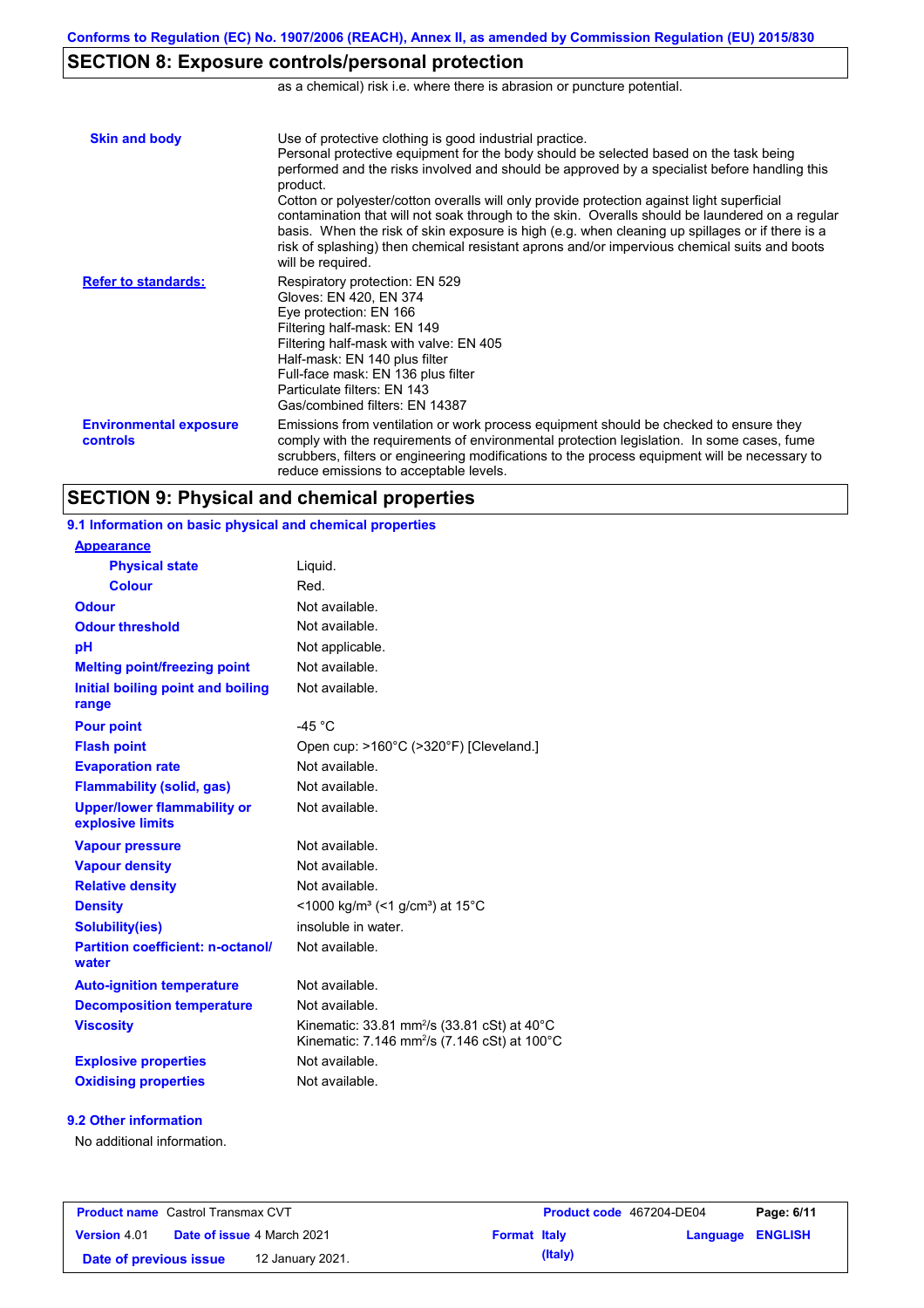| <b>SECTION 10: Stability and reactivity</b>       |                                                                                                                                                                         |  |  |
|---------------------------------------------------|-------------------------------------------------------------------------------------------------------------------------------------------------------------------------|--|--|
| <b>10.1 Reactivity</b>                            | No specific test data available for this product. Refer to Conditions to avoid and Incompatible<br>materials for additional information.                                |  |  |
| <b>10.2 Chemical stability</b>                    | The product is stable.                                                                                                                                                  |  |  |
| <b>10.3 Possibility of</b><br>hazardous reactions | Under normal conditions of storage and use, hazardous reactions will not occur.<br>Under normal conditions of storage and use, hazardous polymerisation will not occur. |  |  |
| <b>10.4 Conditions to avoid</b>                   | Avoid all possible sources of ignition (spark or flame).                                                                                                                |  |  |
| 10.5 Incompatible materials                       | Reactive or incompatible with the following materials: oxidising materials.                                                                                             |  |  |
| <b>10.6 Hazardous</b><br>decomposition products   | Under normal conditions of storage and use, hazardous decomposition products should not be<br>produced.                                                                 |  |  |

# **SECTION 11: Toxicological information**

| 11.1 Information on toxicological effects          |                                                                                                                             |
|----------------------------------------------------|-----------------------------------------------------------------------------------------------------------------------------|
| <b>Acute toxicity estimates</b>                    |                                                                                                                             |
| Not available.                                     |                                                                                                                             |
| <b>Information on likely</b><br>routes of exposure | Routes of entry anticipated: Dermal, Inhalation.                                                                            |
| <b>Potential acute health effects</b>              |                                                                                                                             |
| <b>Inhalation</b>                                  | Exposure to decomposition products may cause a health hazard. Serious effects may be<br>delayed following exposure.         |
| <b>Ingestion</b>                                   | No known significant effects or critical hazards.                                                                           |
| <b>Skin contact</b>                                | Defatting to the skin. May cause skin dryness and irritation.                                                               |
| <b>Eye contact</b>                                 | No known significant effects or critical hazards.                                                                           |
|                                                    | Symptoms related to the physical, chemical and toxicological characteristics                                                |
| <b>Inhalation</b>                                  | May be harmful by inhalation if exposure to vapour, mists or fumes resulting from thermal<br>decomposition products occurs. |
| <b>Ingestion</b>                                   | No specific data.                                                                                                           |
| <b>Skin contact</b>                                | Adverse symptoms may include the following:<br>irritation<br>dryness<br>cracking                                            |
| <b>Eye contact</b>                                 | No specific data.                                                                                                           |
|                                                    | Delayed and immediate effects as well as chronic effects from short and long-term exposure                                  |
| <b>Inhalation</b>                                  | Overexposure to the inhalation of airborne droplets or aerosols may cause irritation of the<br>respiratory tract.           |
| <b>Ingestion</b>                                   | Ingestion of large quantities may cause nausea and diarrhoea.                                                               |
| <b>Skin contact</b>                                | Prolonged or repeated contact can defat the skin and lead to irritation and/or dermatitis.                                  |
| <b>Eye contact</b>                                 | Potential risk of transient stinging or redness if accidental eye contact occurs.                                           |
| <b>Potential chronic health effects</b>            |                                                                                                                             |
| <b>General</b>                                     | No known significant effects or critical hazards.                                                                           |
| <b>Carcinogenicity</b>                             | No known significant effects or critical hazards.                                                                           |
| <b>Mutagenicity</b>                                | No known significant effects or critical hazards.                                                                           |
| <b>Developmental effects</b>                       | No known significant effects or critical hazards.                                                                           |
| <b>Fertility effects</b>                           | No known significant effects or critical hazards.                                                                           |

# **SECTION 12: Ecological information**

### **12.1 Toxicity**

**Environmental hazards** Not classified as dangerous

### **12.2 Persistence and degradability**

Not expected to be rapidly degradable.

### **12.3 Bioaccumulative potential**

This product is not expected to bioaccumulate through food chains in the environment.

| <b>Product name</b> Castrol Transmax CVT |                                   |                     | <b>Product code</b> 467204-DE04 |                  | Page: 7/11 |
|------------------------------------------|-----------------------------------|---------------------|---------------------------------|------------------|------------|
| <b>Version 4.01</b>                      | <b>Date of issue 4 March 2021</b> | <b>Format Italy</b> |                                 | Language ENGLISH |            |
| Date of previous issue                   | 12 January 2021.                  |                     | (Italy)                         |                  |            |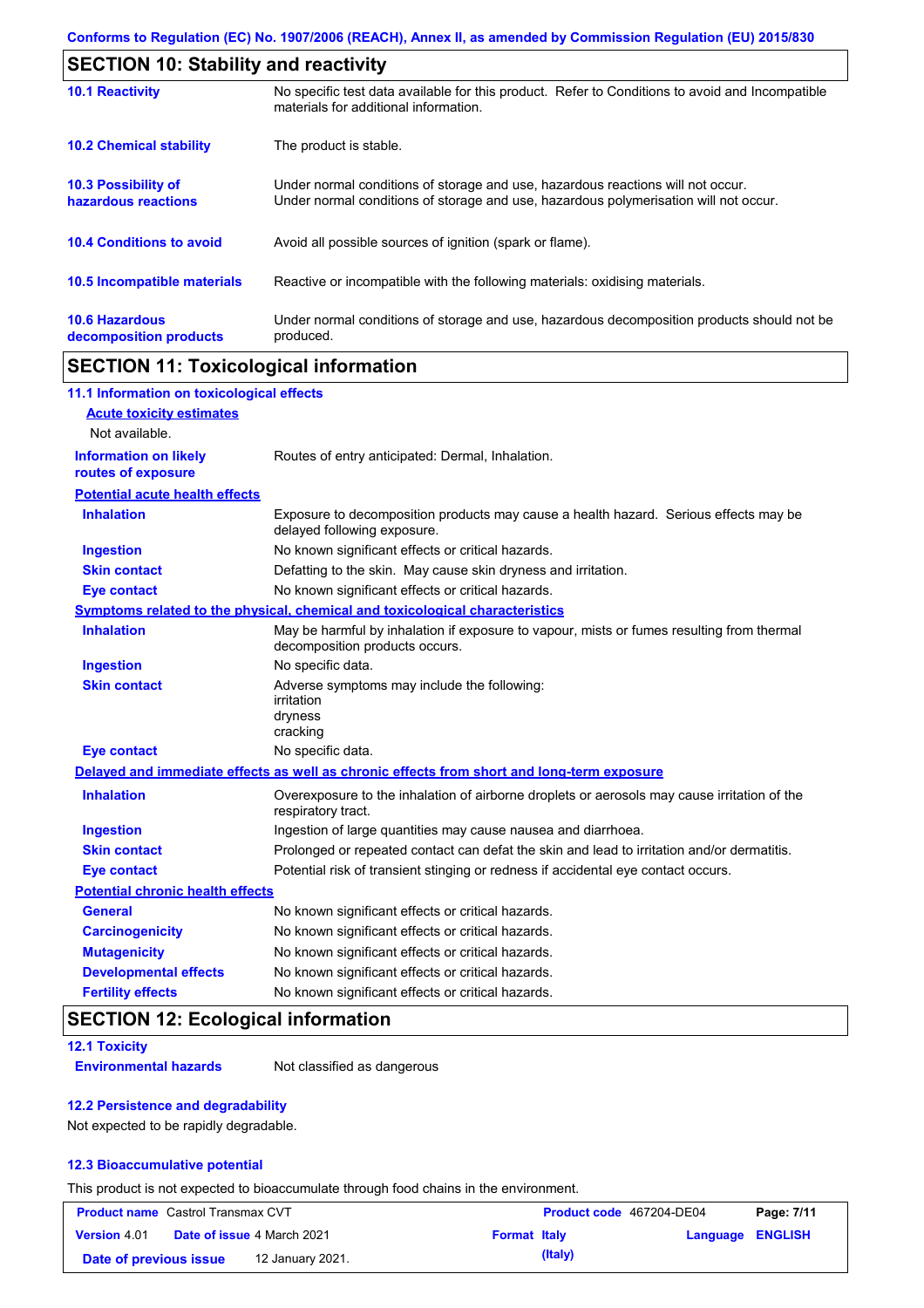## **SECTION 12: Ecological information**

| <b>12.4 Mobility in soil</b>                            |                                                                      |
|---------------------------------------------------------|----------------------------------------------------------------------|
| <b>Soil/water partition</b><br><b>coefficient (Koc)</b> | Not available.                                                       |
| <b>Mobility</b>                                         | Spillages may penetrate the soil causing ground water contamination. |

#### **12.5 Results of PBT and vPvB assessment**

Product does not meet the criteria for PBT or vPvB according to Regulation (EC) No. 1907/2006, Annex XIII.

| 12.6 Other adverse effects          |                                                                                                                           |
|-------------------------------------|---------------------------------------------------------------------------------------------------------------------------|
| <b>Other ecological information</b> | Spills may form a film on water surfaces causing physical damage to organisms. Oxygen<br>transfer could also be impaired. |
|                                     |                                                                                                                           |

### **SECTION 13: Disposal considerations**

### **13.1 Waste treatment methods**

**Product**

```
Methods of disposal
```
Where possible, arrange for product to be recycled. Dispose of via an authorised person/ licensed waste disposal contractor in accordance with local regulations.

**Hazardous waste** Yes.

#### **European waste catalogue (EWC)**

| Waste code | <b>Waste designation</b>                                         |
|------------|------------------------------------------------------------------|
| 13 02 05*  | Imineral-based non-chlorinated engine, gear and lubricating oils |

However, deviation from the intended use and/or the presence of any potential contaminants may require an alternative waste disposal code to be assigned by the end user.

### **Packaging**

| <b>Methods of disposal</b>                                                                                                                                                                                                                                                                                                                                                                                                                                                                                                    | Where possible, arrange for product to be recycled. Dispose of via an authorised person/<br>licensed waste disposal contractor in accordance with local regulations. |
|-------------------------------------------------------------------------------------------------------------------------------------------------------------------------------------------------------------------------------------------------------------------------------------------------------------------------------------------------------------------------------------------------------------------------------------------------------------------------------------------------------------------------------|----------------------------------------------------------------------------------------------------------------------------------------------------------------------|
| This material and its container must be disposed of in a safe way. Care should be taken when<br><b>Special precautions</b><br>handling emptied containers that have not been cleaned or rinsed out. Empty containers or<br>liners may retain some product residues. Empty containers represent a fire hazard as they may<br>contain flammable product residues and vapour. Never weld, solder or braze empty containers.<br>Avoid dispersal of spilt material and runoff and contact with soil, waterways, drains and sewers. |                                                                                                                                                                      |
| <b>References</b>                                                                                                                                                                                                                                                                                                                                                                                                                                                                                                             | Commission 2014/955/EU<br>Directive 2008/98/EC                                                                                                                       |

# **SECTION 14: Transport information**

|                                           | <b>ADR/RID</b> | <b>ADN</b>     | <b>IMDG</b>    | <b>IATA</b>    |
|-------------------------------------------|----------------|----------------|----------------|----------------|
| 14.1 UN number                            | Not regulated. | Not regulated. | Not regulated. | Not regulated. |
| 14.2 UN proper<br>shipping name           |                |                |                |                |
| <b>14.3 Transport</b><br>hazard class(es) |                |                |                |                |
| 14.4 Packing<br>group                     |                |                | -              |                |
| 14.5<br><b>Environmental</b><br>hazards   | No.            | No.            | No.            | No.            |
| <b>Additional</b><br>information          |                |                | -              |                |

**14.6 Special precautions for user** Not available.

| <b>Product name</b> Castrol Transmax CVT |  |                                   | <b>Product code</b> 467204-DE04 |         | Page: 8/11       |  |
|------------------------------------------|--|-----------------------------------|---------------------------------|---------|------------------|--|
| <b>Version</b> 4.01                      |  | <b>Date of issue 4 March 2021</b> | <b>Format Italy</b>             |         | Language ENGLISH |  |
| Date of previous issue                   |  | 12 January 2021.                  |                                 | (Italy) |                  |  |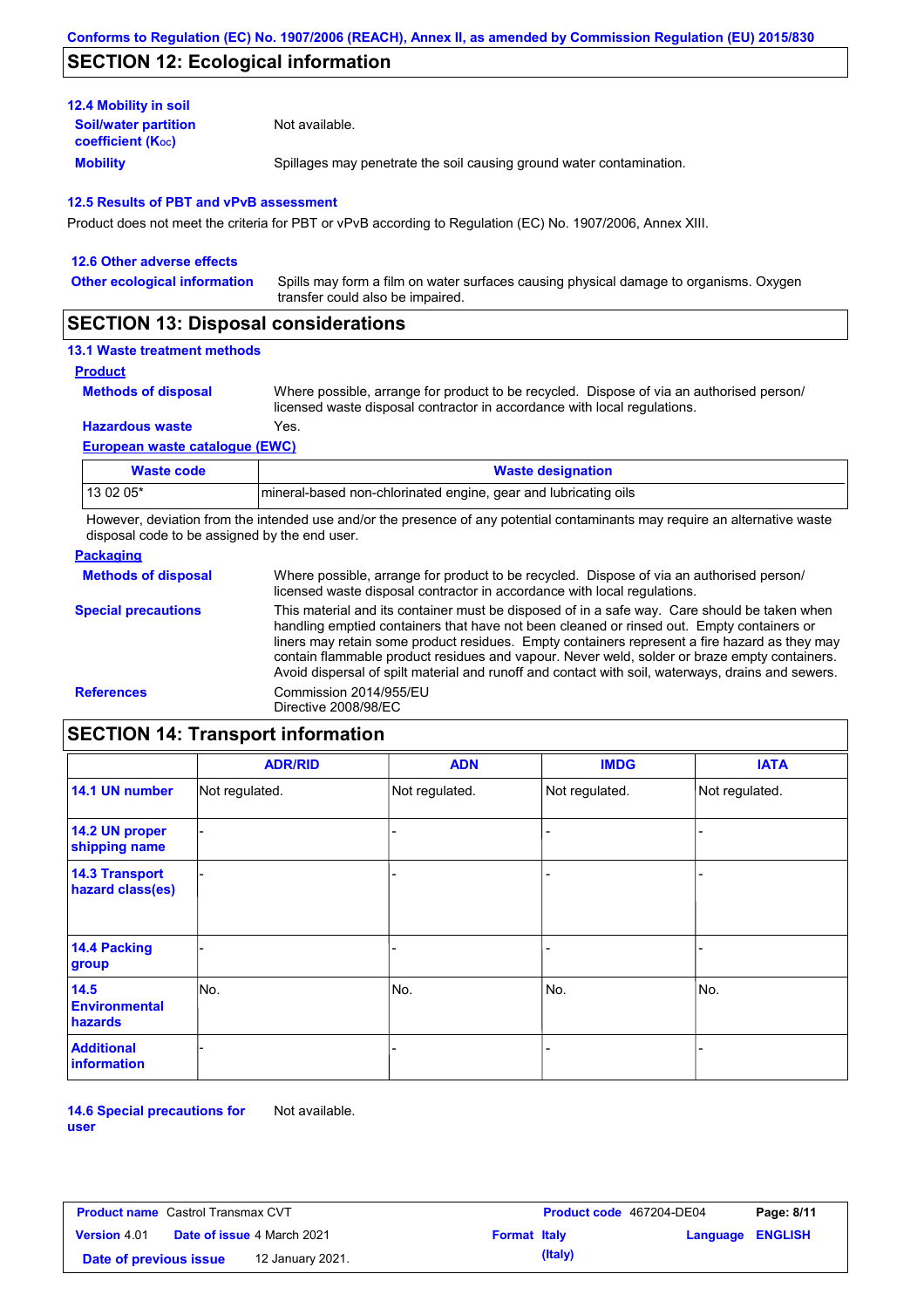|                                                                                                   | Conforms to Regulation (EC) No. 1907/2006 (REACH), Annex II, as amended by Commission Regulation (EU) 2015/830                                                                            |
|---------------------------------------------------------------------------------------------------|-------------------------------------------------------------------------------------------------------------------------------------------------------------------------------------------|
| <b>SECTION 14: Transport information</b>                                                          |                                                                                                                                                                                           |
| <b>14.7 Transport in bulk</b><br>according to IMO<br><b>instruments</b>                           | Not available.                                                                                                                                                                            |
| <b>SECTION 15: Regulatory information</b>                                                         |                                                                                                                                                                                           |
|                                                                                                   | 15.1 Safety, health and environmental regulations/legislation specific for the substance or mixture                                                                                       |
| EU Regulation (EC) No. 1907/2006 (REACH)                                                          |                                                                                                                                                                                           |
| <b>Annex XIV - List of substances subject to authorisation</b>                                    |                                                                                                                                                                                           |
| <b>Annex XIV</b>                                                                                  |                                                                                                                                                                                           |
| None of the components are listed.                                                                |                                                                                                                                                                                           |
| <b>Substances of very high concern</b>                                                            |                                                                                                                                                                                           |
| None of the components are listed.                                                                |                                                                                                                                                                                           |
| EU Regulation (EC) No. 1907/2006 (REACH)                                                          |                                                                                                                                                                                           |
| <b>Annex XVII - Restrictions</b>                                                                  | Not applicable.                                                                                                                                                                           |
| on the manufacture,                                                                               |                                                                                                                                                                                           |
| placing on the market<br>and use of certain                                                       |                                                                                                                                                                                           |
| dangerous substances,                                                                             |                                                                                                                                                                                           |
| mixtures and articles                                                                             |                                                                                                                                                                                           |
| <b>Other regulations</b>                                                                          |                                                                                                                                                                                           |
| <b>REACH Status</b>                                                                               | The company, as identified in Section 1, sells this product in the EU in compliance with the<br>current requirements of REACH.                                                            |
| <b>United States inventory</b><br>(TSCA 8b)                                                       | All components are active or exempted.                                                                                                                                                    |
| <b>Australia inventory (AICS)</b>                                                                 | At least one component is not listed.                                                                                                                                                     |
| <b>Canada inventory</b>                                                                           | At least one component is not listed in DSL but all such components are listed in NDSL.                                                                                                   |
| <b>China inventory (IECSC)</b>                                                                    | All components are listed or exempted.                                                                                                                                                    |
| <b>Japan inventory (ENCS)</b>                                                                     | At least one component is not listed.                                                                                                                                                     |
| <b>Korea inventory (KECI)</b>                                                                     | At least one component is not listed.                                                                                                                                                     |
| <b>Philippines inventory</b><br>(PICCS)                                                           | All components are listed or exempted.                                                                                                                                                    |
| <b>Taiwan Chemical</b><br><b>Substances Inventory</b><br>(TCSI)                                   | All components are listed or exempted.                                                                                                                                                    |
| Ozone depleting substances (1005/2009/EU)                                                         |                                                                                                                                                                                           |
| Not listed.                                                                                       |                                                                                                                                                                                           |
| Prior Informed Consent (PIC) (649/2012/EU)<br>Not listed.                                         |                                                                                                                                                                                           |
| <b>EU - Water framework directive - Priority substances</b><br>None of the components are listed. |                                                                                                                                                                                           |
| <b>Seveso Directive</b>                                                                           |                                                                                                                                                                                           |
| This product is not controlled under the Seveso Directive.                                        |                                                                                                                                                                                           |
| <b>15.2 Chemical safety</b><br>assessment                                                         | A Chemical Safety Assessment has been carried out for one or more of the substances within<br>this mixture. A Chemical Safety Assessment has not been carried out for the mixture itself. |

# **SECTION 16: Other information**

| <b>Abbreviations and acronyms</b> | Inland Waterway<br>Road<br>ATE = Acute Toxicity Estimate<br>BCF = Bioconcentration Factor<br>CAS = Chemical Abstracts Service<br>CSA = Chemical Safety Assessment<br>CSR = Chemical Safety Report<br>DMEL = Derived Minimal Effect Level<br>DNEL = Derived No Effect Level | ADN = European Provisions concerning the International Carriage of Dangerous Goods by<br>ADR = The European Agreement concerning the International Carriage of Dangerous Goods by<br>CLP = Classification, Labelling and Packaging Regulation [Regulation (EC) No. 1272/2008] |
|-----------------------------------|----------------------------------------------------------------------------------------------------------------------------------------------------------------------------------------------------------------------------------------------------------------------------|-------------------------------------------------------------------------------------------------------------------------------------------------------------------------------------------------------------------------------------------------------------------------------|
|                                   |                                                                                                                                                                                                                                                                            |                                                                                                                                                                                                                                                                               |

| <b>Product name</b> Castrol Transmax CVT |  |                                   | <b>Product code</b> 467204-DE04 |         | Page: 9/11              |  |
|------------------------------------------|--|-----------------------------------|---------------------------------|---------|-------------------------|--|
| <b>Version 4.01</b>                      |  | <b>Date of issue 4 March 2021</b> | <b>Format Italy</b>             |         | <b>Language ENGLISH</b> |  |
| Date of previous issue                   |  | 12 January 2021.                  |                                 | (Italy) |                         |  |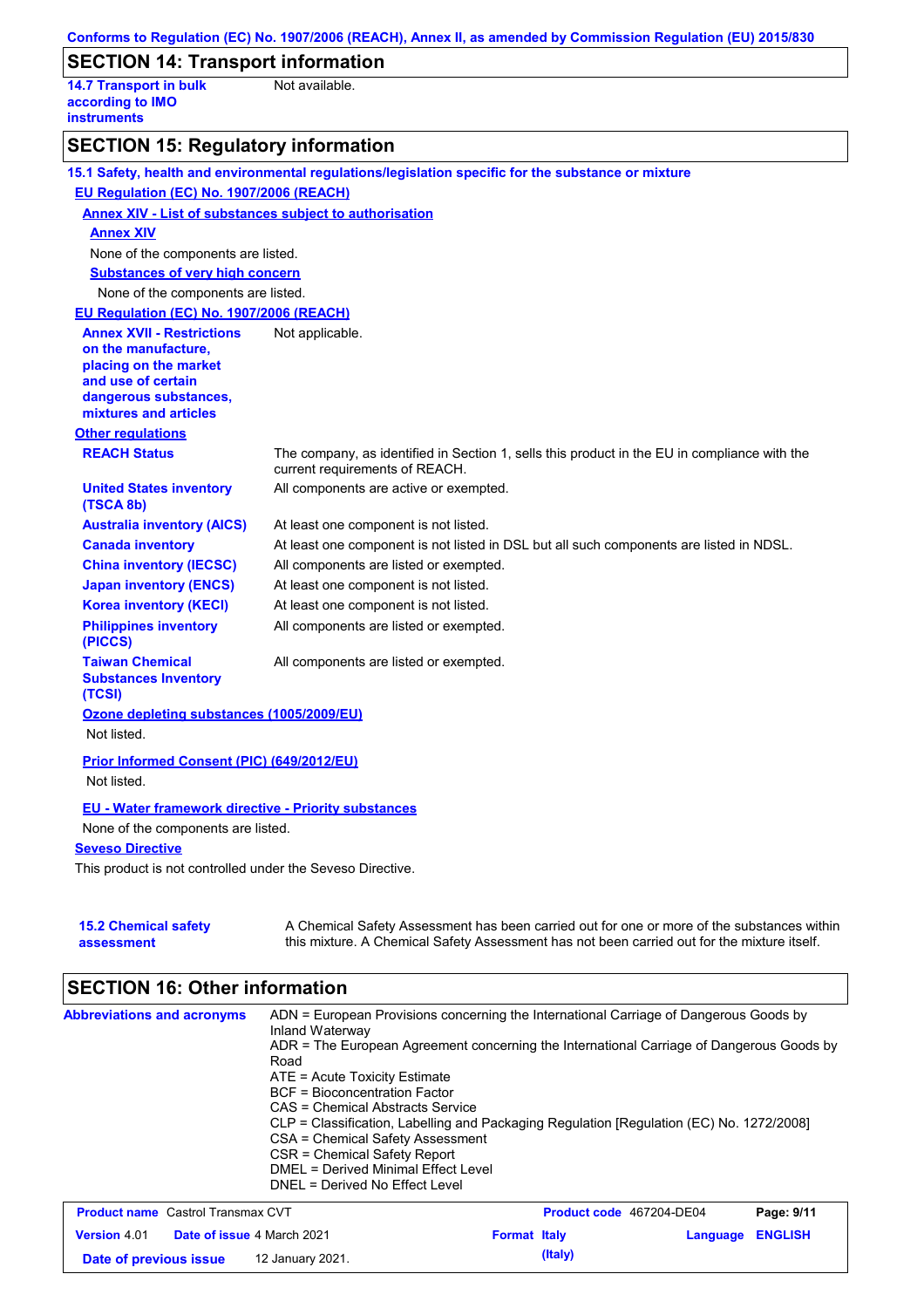### **SECTION 16: Other information**

| EINECS = European Inventory of Existing Commercial chemical Substances                  |
|-----------------------------------------------------------------------------------------|
| ES = Exposure Scenario                                                                  |
| EUH statement = CLP-specific Hazard statement                                           |
| EWC = European Waste Catalogue                                                          |
| GHS = Globally Harmonized System of Classification and Labelling of Chemicals           |
| IATA = International Air Transport Association                                          |
| IBC = Intermediate Bulk Container                                                       |
| IMDG = International Maritime Dangerous Goods                                           |
| LogPow = logarithm of the octanol/water partition coefficient                           |
| MARPOL = International Convention for the Prevention of Pollution From Ships, 1973 as   |
| modified by the Protocol of 1978. ("Marpol" = marine pollution)                         |
| OECD = Organisation for Economic Co-operation and Development                           |
| PBT = Persistent, Bioaccumulative and Toxic                                             |
| <b>PNEC = Predicted No Effect Concentration</b>                                         |
| REACH = Registration, Evaluation, Authorisation and Restriction of Chemicals Regulation |
| [Requlation (EC) No. 1907/2006]                                                         |
| RID = The Regulations concerning the International Carriage of Dangerous Goods by Rail  |
| <b>RRN = REACH Registration Number</b>                                                  |
| SADT = Self-Accelerating Decomposition Temperature                                      |
| SVHC = Substances of Very High Concern                                                  |
| STOT-RE = Specific Target Organ Toxicity - Repeated Exposure                            |
| STOT-SE = Specific Target Organ Toxicity - Single Exposure                              |
| TWA = Time weighted average                                                             |
| $UN = United Nations$                                                                   |
| $UVCB = Complex\;hydrocarbon\; substance$                                               |
| VOC = Volatile Organic Compound                                                         |
| vPvB = Very Persistent and Very Bioaccumulative                                         |
| Varies = may contain one or more of the following 64741-88-4 / RRN 01-2119488706-23,    |
| 64741-89-5 / RRN 01-2119487067-30, 64741-95-3 / RRN 01-2119487081-40, 64741-96-4/ RRN   |
| 01-2119483621-38, 64742-01-4 / RRN 01-2119488707-21, 64742-44-5 / RRN                   |
| 01-2119985177-24, 64742-45-6, 64742-52-5 / RRN 01-2119467170-45, 64742-53-6 / RRN       |
| 01-2119480375-34, 64742-54-7 / RRN 01-2119484627-25, 64742-55-8 / RRN                   |
| 01-2119487077-29, 64742-56-9 / RRN 01-2119480132-48, 64742-57-0 / RRN                   |
| 01-2119489287-22, 64742-58-1, 64742-62-7 / RRN 01-2119480472-38, 64742-63-8,            |
| 64742-65-0 / RRN 01-2119471299-27, 64742-70-7 / RRN 01-2119487080-42, 72623-85-9 /      |
| RRN 01-2119555262-43, 72623-86-0 / RRN 01-2119474878-16, 72623-87-1 / RRN               |
| 01-2119474889-13                                                                        |
|                                                                                         |

**Procedure used to derive the classification according to Regulation (EC) No. 1272/2008 [CLP/GHS]**

| <b>Classification</b>                                   |                             | <b>Justification</b>                                                                    |
|---------------------------------------------------------|-----------------------------|-----------------------------------------------------------------------------------------|
| Not classified.                                         |                             |                                                                                         |
| <b>Full text of abbreviated H</b><br><b>statements</b>  | H304<br>H319                | May be fatal if swallowed and enters airways.<br>Causes serious eye irritation.         |
| <b>Full text of classifications</b><br><b>[CLP/GHS]</b> | Asp. Tox. 1<br>Eye Irrit. 2 | <b>ASPIRATION HAZARD - Category 1</b><br>SERIOUS EYE DAMAGE/EYE IRRITATION - Category 2 |
| <b>History</b>                                          |                             |                                                                                         |
| Date of issue/ Date of<br>revision                      | 04/03/2021.                 |                                                                                         |
| Date of previous issue                                  | 12/01/2021.                 |                                                                                         |
| <b>Prepared by</b>                                      | <b>Product Stewardship</b>  |                                                                                         |

**Indicates information that has changed from previously issued version.**

#### **Notice to reader**

All reasonably practicable steps have been taken to ensure this data sheet and the health, safety and environmental information contained in it is accurate as of the date specified below. No warranty or representation, express or implied is made as to the accuracy or completeness of the data and information in this data sheet.

The data and advice given apply when the product is sold for the stated application or applications. You should not use the product other than for the stated application or applications without seeking advice from BP Group.

It is the user's obligation to evaluate and use this product safely and to comply with all applicable laws and regulations. The BP Group shall not be responsible for any damage or injury resulting from use, other than the stated product use of the material, from any failure to adhere to recommendations, or from any hazards inherent in the nature of the material. Purchasers of the product for supply to a third party for use at work, have a duty to take all necessary steps to ensure that any person handling or using the product is provided with the information in this sheet. Employers have a duty to tell employees and others who may be affected of any hazards described in this sheet and of any precautions that should be taken. You can contact the BP Group to ensure that this document is the most current available. Alteration of this document is strictly prohibited.

| <b>Product name</b> Castrol Transmax CVT |                                                          |                  |  | <b>Product code</b> 467204-DE04 |  | Page: 10/11 |
|------------------------------------------|----------------------------------------------------------|------------------|--|---------------------------------|--|-------------|
| <b>Version 4.01</b>                      | <b>Date of issue 4 March 2021</b><br><b>Format Italy</b> |                  |  | <b>Language ENGLISH</b>         |  |             |
| Date of previous issue                   |                                                          | 12 January 2021. |  | (Italy)                         |  |             |